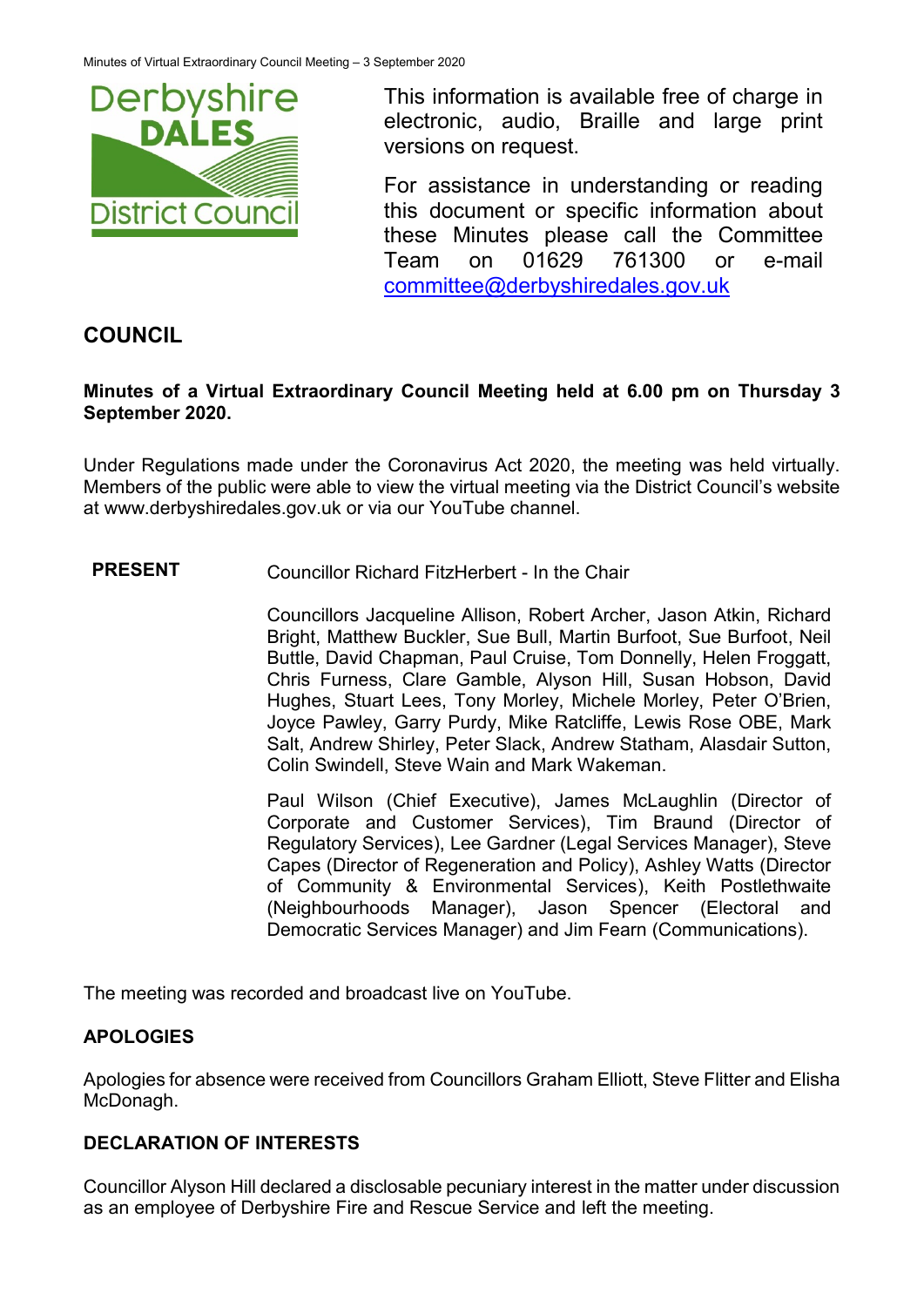Councillors Jason Atkin, David Chapman and Chris Furness declared a personal interest in the matter under discussion as Members of the Peak District National Park Authority.

Councillor David Chapman also declared a personal interest as Chair of the Moors for the Future Partnership.

Councillor Sue Burfoot declared a personal interest in the matter under discussion as a Member of the Derbyshire Fire and Rescue Authority.

### **71/20 – NOTICE OF MOTION (RULE OF PROCEDURE 7) – PUBLIC SPACES PROTECTION ORDER - USE OF DISPOSABLE BARBECUES, LIGHTING OF FIRES AND ANY OTHER ACTIVITIES WHICH MAY INCREASE THE RISK OF WILD FIRES**

The Council considered a motion submitted by Councillors Jacqueline Allison, Neil Buttle, Paul Cruise, Clare Gamble and Peter O'Brien in accordance with Rule of Procedure 7.

A briefing paper on the use of public spaces protection orders was circulated to all Councillors in advance of the meeting.

At the meeting the motion was moved by Councillor Neil Buttle and seconded by Councillor Peter O'Brien as follows:

"The Council notes the significant recent increase in the use of disposable barbecues in the open countryside in the District, and the number of wild fires that have had a devastating and long-lasting deleterious impact on the ecology and biodiversity of our precious natural landscapes. The Council therefore resolves to:

- 1. urgently undertake a public consultation exercise to ascertain the level of support for the introduction of a Public Spaces Protection Order, to prohibit the use of portable and disposable barbecues, the lighting of fires, and any other activities which may increase the risk of wild fires; such an Order to extend to those areas of the District which are considered to be most vulnerable to outbreaks of wild fires:
- 2. include an Equalities Impact Assessment in the public consultation exercise, to ensure that the effect of any Order on all sections of the community is taken into account;
- 3. subject to the outcome of the public consultation exercise, and its consideration by Council, or an appropriate Committee, agree to the principal of the introduction of a Public Spaces Protection Order to prohibit the activities described in para 1 above;
- 4. ensure that the drafting of any Order does not disadvantage the local tourism and hospitality industry, such that activities prohibited in the open countryside may be permitted in controlled and supervised locations such as licensed caravan and camping sites, the grounds of public houses, and under the auspices of managed and supervised community events;
- 5. in view of the ability for wild fires to spread rapidly, invite neighbouring local authorities to consider the introduction of appropriate Public Spaces Protection Orders, as outlined above, to maximise the protection given to vulnerable habitats and landscape areas;
- 6. to invite the Peak District National Park Authority to actively participate in the public consultation exercise outlined in para 1 above and in the drafting of any subsequent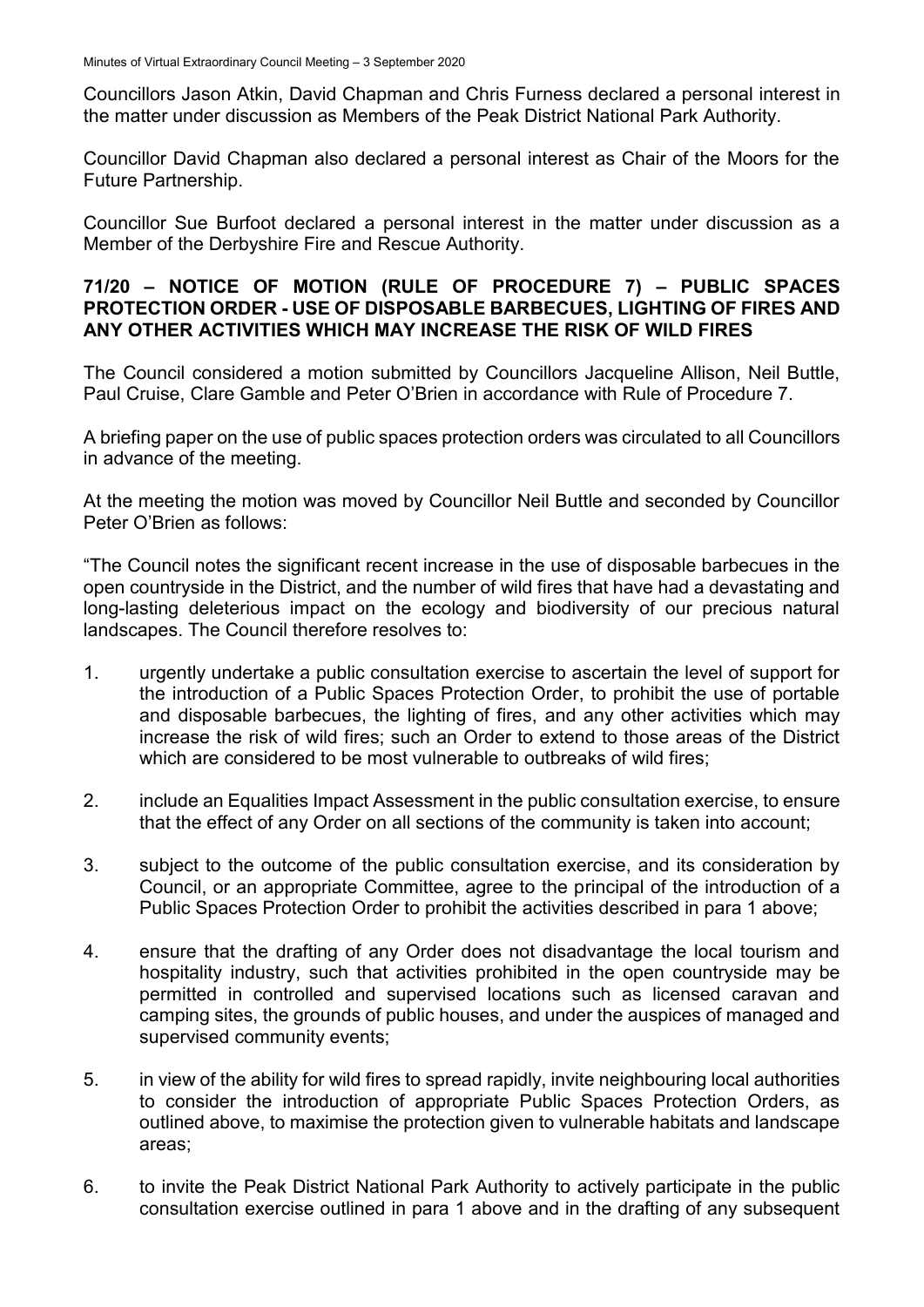Order; the Authority also be invited to share the financial costs of the introduction of any Order;

7. agree that, due to the urgency of the situation giving rise to the need to consider the introduction of a Public Spaces Protection Order, and the potential impact of the process on internal staff resources, the use of external resources be approved if deemed appropriate; such resources to be funded from the General Reserve."

During the debate on the motion the following amendment was moved by Councillor Garry Purdy and seconded by Councillor Sue Bull:

"To delete paragraphs 3 to 7 of the motion and replace paragraphs 1 and 2 with the following:

- 1. note that work is already under way by officers towards a renewal date on PSPO in effect within the Derbyshire Dales with commitments to undertake public consultation in accordance with statutory provisions
- 2. urgently delegate authority to the Director of Community and Environmental Services to engage with other local authorities and partners to investigate the potential and willingness to develop a multi-agency approach designed to increase education to the public with regard to this issue, and a report and be brought to Community and Environment Committee in due course to provide an update on progress"

During the debate on the amendment the mover and seconder agreed that the words "consider the introduction of a Public Spaces Protection Order (PSPO)" be added to the amendment.

In considering the motion and the amendment the following issues were discussed:

- The cost and practicalities of enforcing a PSPO.
- How existing National Park Authority byelaws could be used.
- Options for working in partnership with Councils and other agencies operating within the National Park boundaries.
- How to raise awareness of the risks relating to lighting fires and barbecues and providing safe facilities to help reduce the risks.

Councillors Tony Morley and Michele Morley left the meeting at 7pm during the discussion on the amendment.

The meeting was briefly adjourned from 7.20pm to 7.30pm. During the adjournment Councillor Robert Archer sent his apologies and did not return to the meeting.

Following the adjournment the amendment was put to the vote and carried with 22 votes for, no votes against and 7 abstentions.

The substantive motion was put to the vote and it was:

**RESOLVED** That the Council notes the significant recent increase in the use of disposable barbecues in the open countryside in the District, and the number of wild fires that have had a devastating and long-lasting deleterious impact on the ecology and biodiversity of our precious natural landscapes. The Council therefore resolves to: